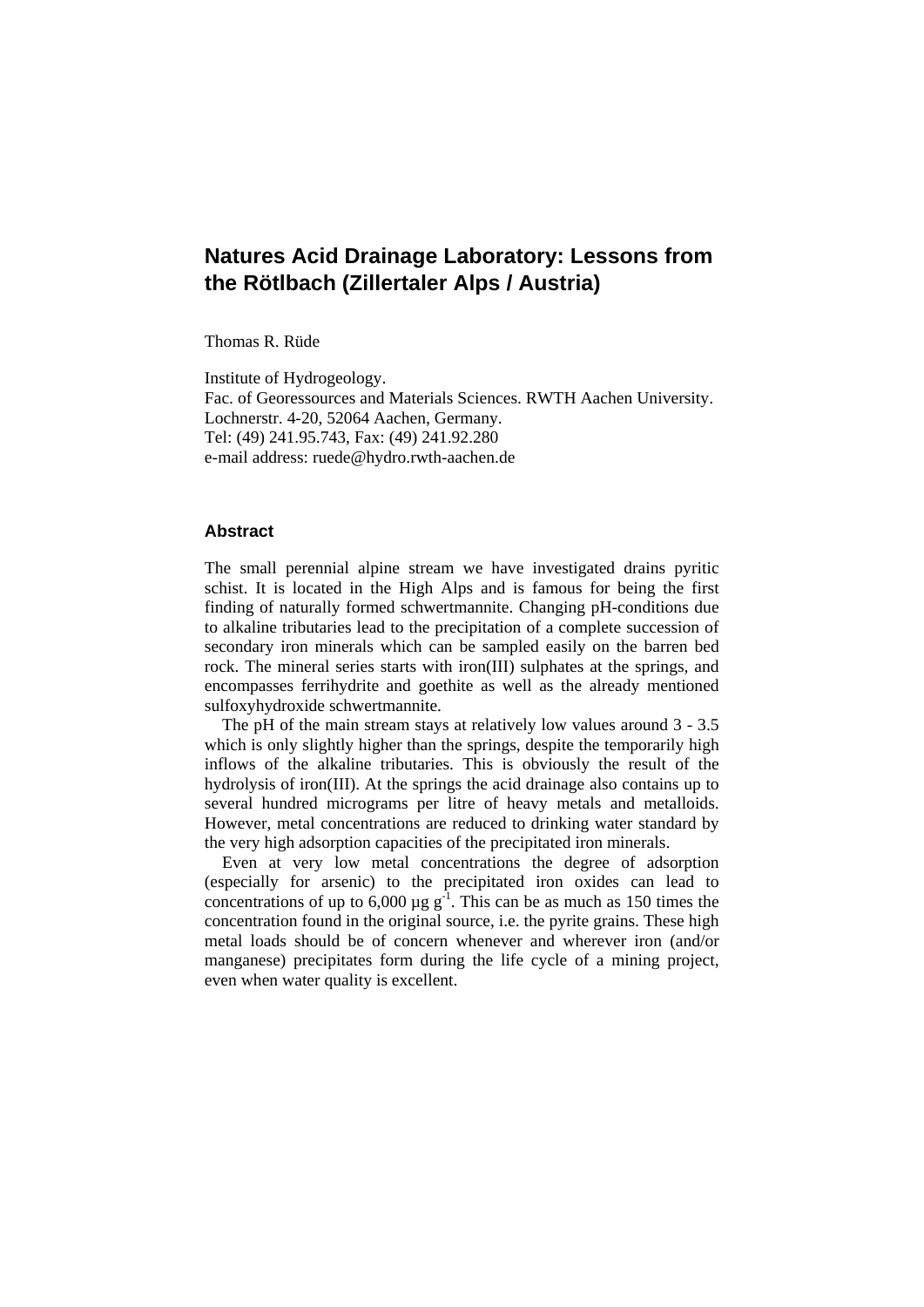## **1 Introduction**

Acid Drainage is not only induced by mining operations, but is a common step in the weathering of rocks containing sulphides. Data from natural occurrences of acid drainage are complimentary to observations from mining projects as they give insight into acidic systems at the geological time scale. Acid drainage often contains high concentrations of metals and metalloids like arsenic, as well as iron, sulphate and protons. The precipitation of iron and the subsequent scavenging of metals onto the precipitates is a well established principle in the use of wetlands (e.g. PIRAMID Consortium 2003).

The small perennial alpine stream called Rötlbach is easily recognized due to its reddish colour indicating the presence of iron precipitates, and was first mentioned in some writings dating back to the second half of the  $15<sup>th</sup>$  century. It became famous for being the first finding of naturally occurring schwertmannite  $Fe_8O_8(OH)_6SO_4$  (Schwertmann et al. 1995). Other iron minerals precipitate along the course of the stream, such as sulphates and sulphate free oxides. Study of this sequence of mineral phases can broaden our understanding of how natural geochemical processes can remediate contaminations.

The Rötlbach was sampled during three summers at a maximum of 36 stations. Due to the climate, the springs and the upper part of the Rötlbach were covered with snow until mid July. Following a short snowfree period the temperatures can still drop below zero, before the snows return in October. A major advantage is that the stream flows mostly on barren bed rock, so that no interstitial waters of fine river bed sediments, or interactions of stream water and groundwater by bank filtration have to be accounted for. There are no organic materials in the stream and biological interaction is limited.

## **2 Geology of the area**

The Rötlbach is located in the western part of the Tauern window in the European Alps at the border between Austria and Italy. The catchment of the springs lies in the western slope of the peak Rotbachlspitze (2895 m a.s.l.). In this part of the Tauern window the two major gneiss cores Tuxer gneiss to the N and Zillertaler gneiss to the S are separated by the Greiner syncline (Lammerer 1988, Lammerer and Weger 1999). The Greiner zone is also interpreted as a major E - W trending shear zone (Behrmann and Frisch 1990, Selverstone 1993).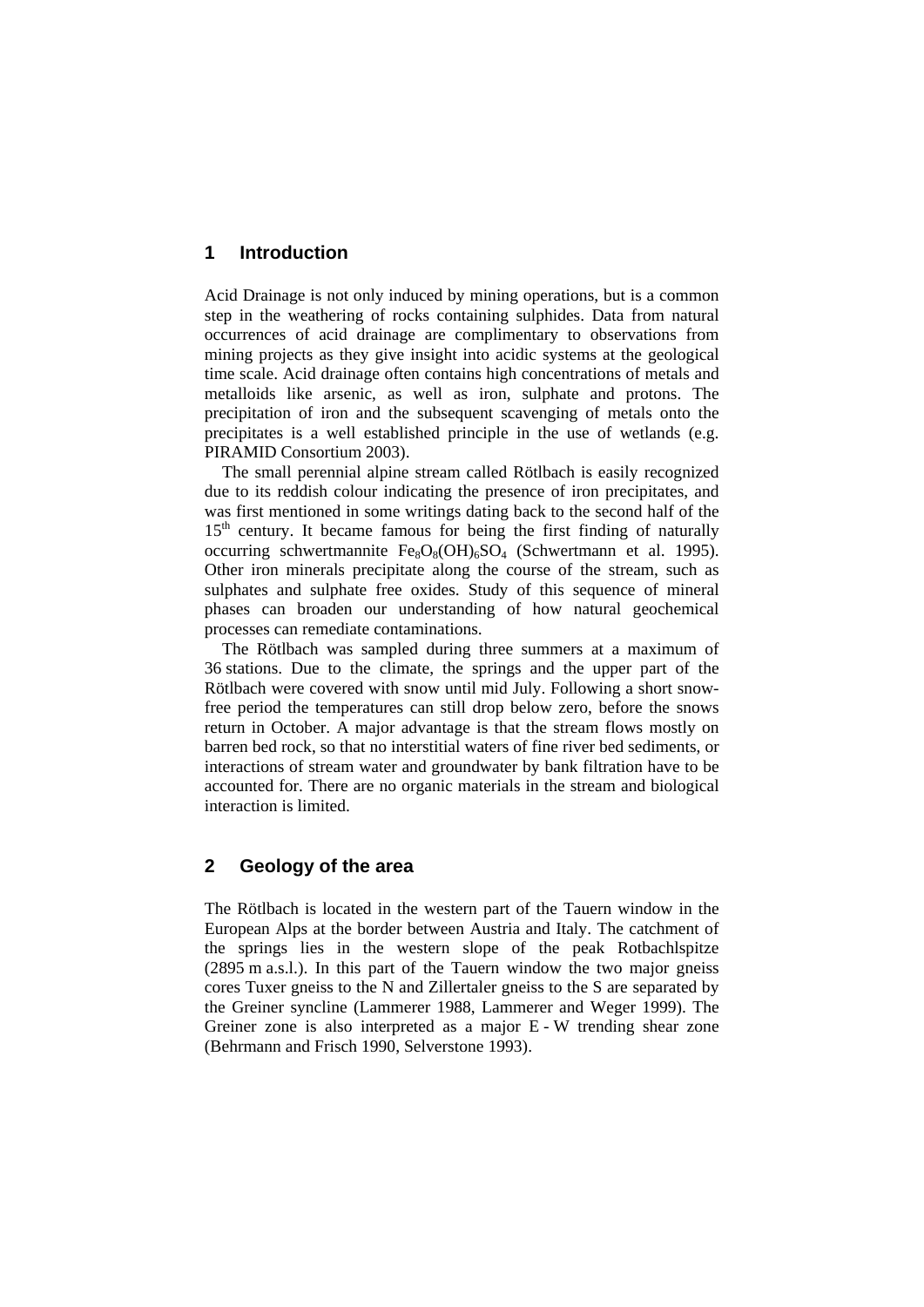

**Fig. 1.** Aerial photograph of the Rötlbach area (© BEV – 2001, by courtesy of the BEV - Bundesamt für Eich- und Vermessungswesen, Vienna, Zl. 39 821 / 01). Diamonds indicate the sampling points of which a few are mentioned herein

The rocks consist of serpentinites, graphite schists, amphibolites, hornblendegarben schists, gneisses and muscovite-chlorite schist. The latter contains 4 - 5 % of pyrite up to a few hundred microns in size. The pyrite grains are deformed parallel to the schistosity. Small layers of quartzite with  $1 - 2$  cm large nests of pyrites occur at the northern ridge of the Rotbachlspitze. There the outcrop of the near vertically dipping rocks is around 100 m in width. The strike of the pyritic schists is  $67^{\circ} - 69^{\circ}$ .

We have measured the hydraulic conductivity  $k_f$  of rock samples parallel and normal to the shear planes in triaxial cells. Samples taken near to the springs of the Rötlbach were prepared as large drill cores with diameters of 0.1 m, which equals an area of  $7.8*10<sup>-3</sup>$  m<sup>2</sup>. The k<sub>f</sub>-value parallel to the shear planes increases from  $9.5*10^{-6}$  m s<sup>-1</sup> at the outer rim of the outcrop of the pyritic schist, to  $1.3*10^{-5}$  m s<sup>-1</sup> in the center. Normal to the shear planes we measured, at the rim, a  $k_f$ -value of 1.2\*10<sup>-10</sup> m<sup>2</sup>, which increases to  $8*10^{-6}$  m<sup>2</sup> in the center. The dissolution of silicates has increased the permeability of the rocks, and diminished especially the anisotropy of water flow paths. In the inner zone of the outcrop the pyritic schists are more like an isotropic porous aquifer than a highly layered hard rock. This allows for storage of melt waters in the schists and the preferential flow of groundwaters to the Rötlbach springs.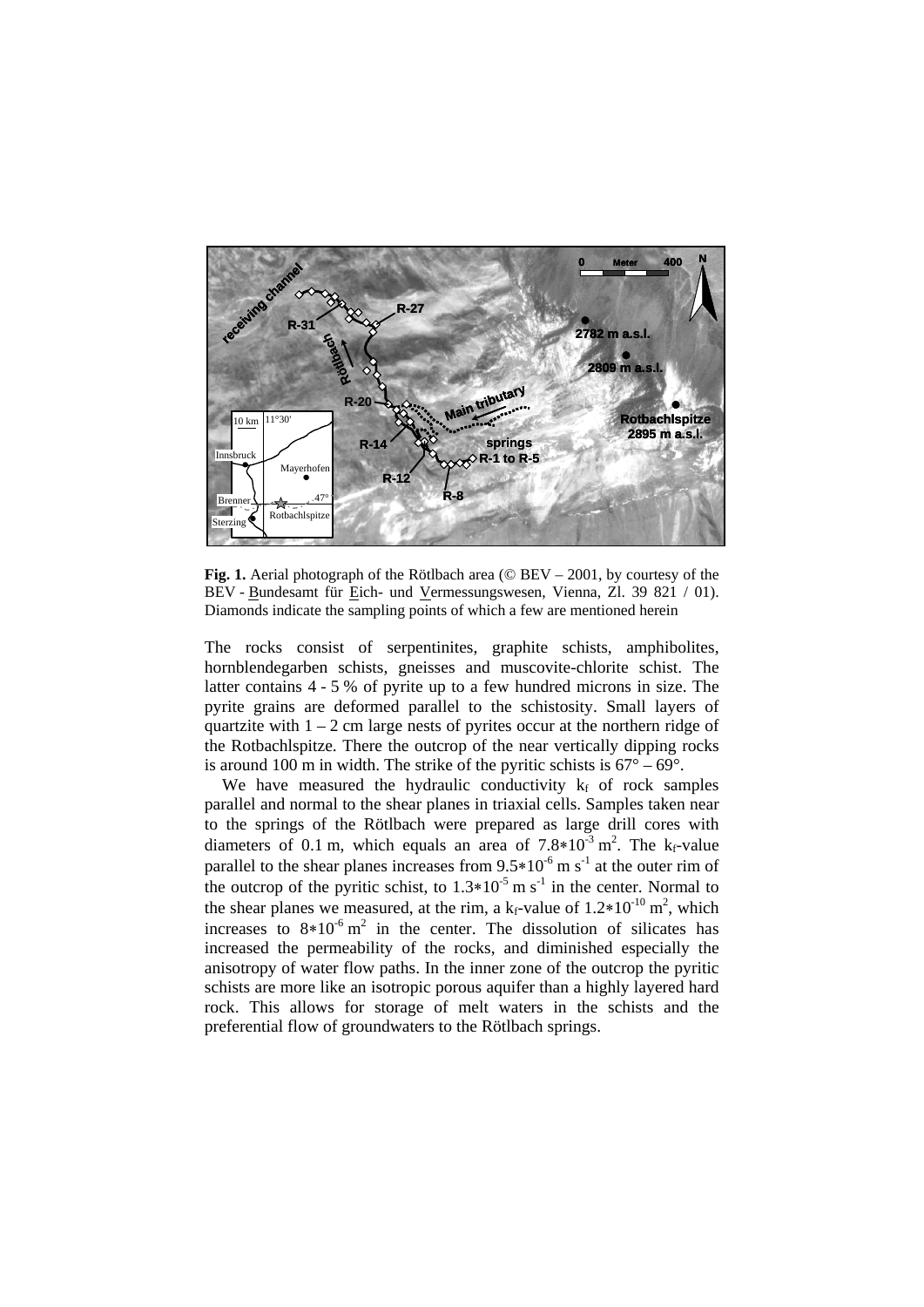

**Fig. 2.** SC versus pH of the Rötlbach samples (marked R) and its tributaries (marked T) for the three years of sampling

## **3 Hydrochemistry of the Rötlbach**

The Rötlbach is the only perennial stream in the area without a feeding glacier. Its subsurface catchment has an area of  $30,000 \text{ m}^2$  and the discharge of the springs varies between 1.3 to 4.2 L  $s^{-1}$ , with an unknown extra discharge during the thaw. Along the first 500 m of the stream, flow increases slowly from small tributaries and diffuse surcharge to around 4 –  $11 L s<sup>-1</sup>$ , depending on the time elapsed since the thaw. Then the main tributary (Fig. 1) increases the flow markedly to  $10 - 30$  L s<sup>-1</sup>.

The springs of the Rötlbach are acidic (pH ca. 2) with a specific conductance (SC) up to  $2,500 \mu S$  cm<sup>-1</sup> due to the oxidation of pyrite in the catchments rock. All waters except one are oxic. The largest spring is suboxic. However, no reduced species of Fe or As were measured indicating the oxidation of ions from pyrite dissolution proceeds to their highest valence states.

The specific conductance decreases along the course to values below 200  $\mu$ S cm<sup>-1</sup> due to the precipitation of minerals. The release of protons by the formation of iron oxides depresses the pH of the Rötlbach. Only when most of the iron is precipitated will the pH increase to become more like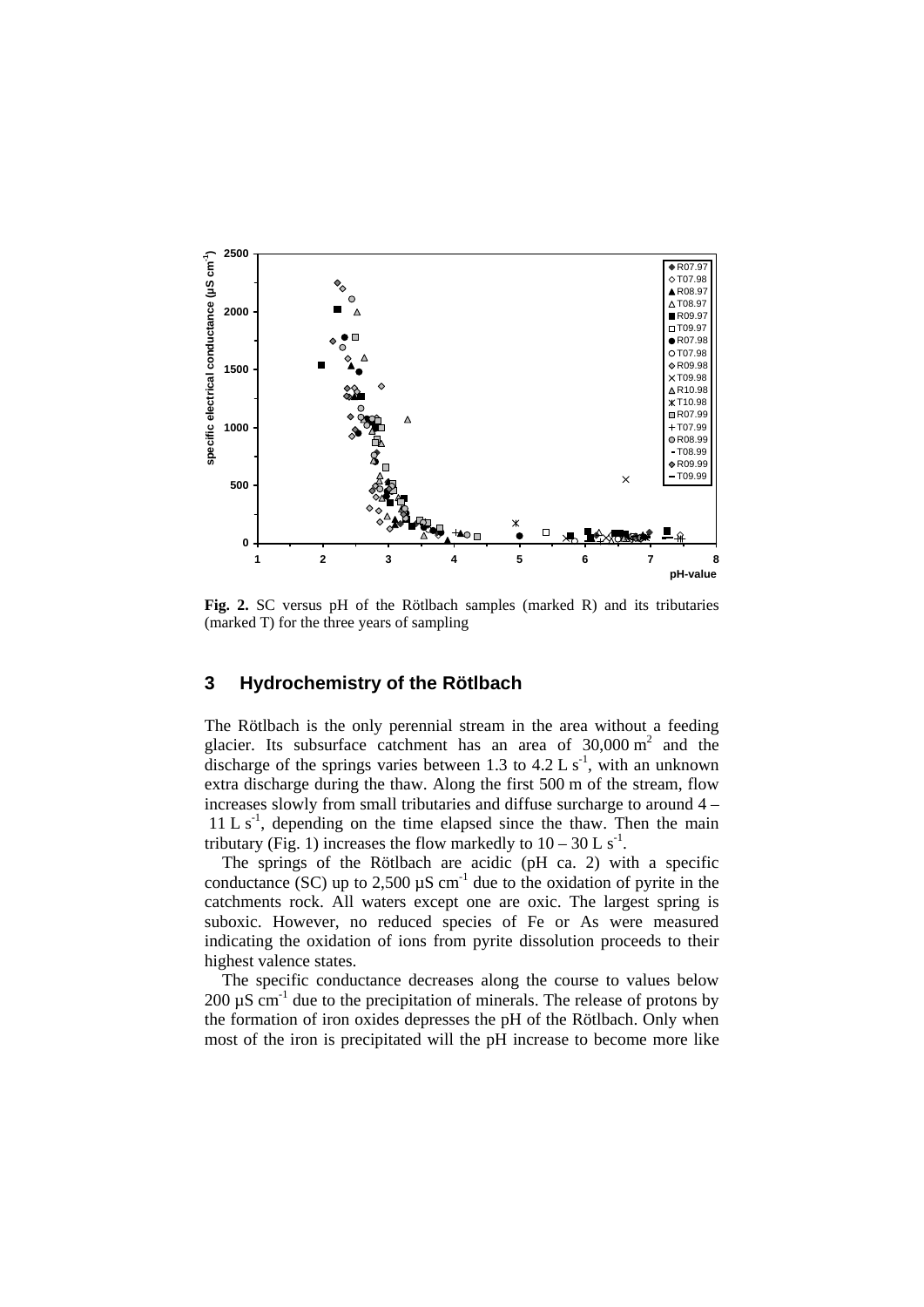the basic tributaries. These tributaries are  $Ca-Mg-HCO<sub>3</sub>$  type waters with pH values of  $6 - 7$  and SC values below 50  $\mu$ S cm<sup>-1</sup> (Fig. 2). The spring waters are dominated by sulphate up to 800 mg  $L^{-1}$  and iron(III) around 160 mg  $L^{-1}$ .

Figure 3 shows some relation between Fe(III)- and Mg-Caconcentrations in the more acidic Rötlbach samples. Iron is correlated with pH and SC, and also with Mg which is the more important one of the two alkaline-earth elements. As discussed about the hydraulic conductivity, these acidic waters have a strong influence on their environment. Their chemistry is the result not only of pyrite oxidation but also of dissolution of bed rock minerals, especially mafic ones.



**Fig. 3.** Fe versus the sum of Mg and Ca of the Rötlbach samples (marked R) and its tributaries (marked T) for the three years of sampling

## **4 Iron Precipitates**

The change in chemistry of the Rötlbach allows for the precipitation of different iron minerals. The mineral jarosite  $(KFe<sub>3</sub>[(OH)<sub>6</sub>/SO4)<sub>2</sub>]$ precipitates at the main spring which is characterized by the lowest pH and the highest sulphate concentrations, forming a yellow mud of low density. Decreasing sulphate concentration and slightly increasing pH values (3 –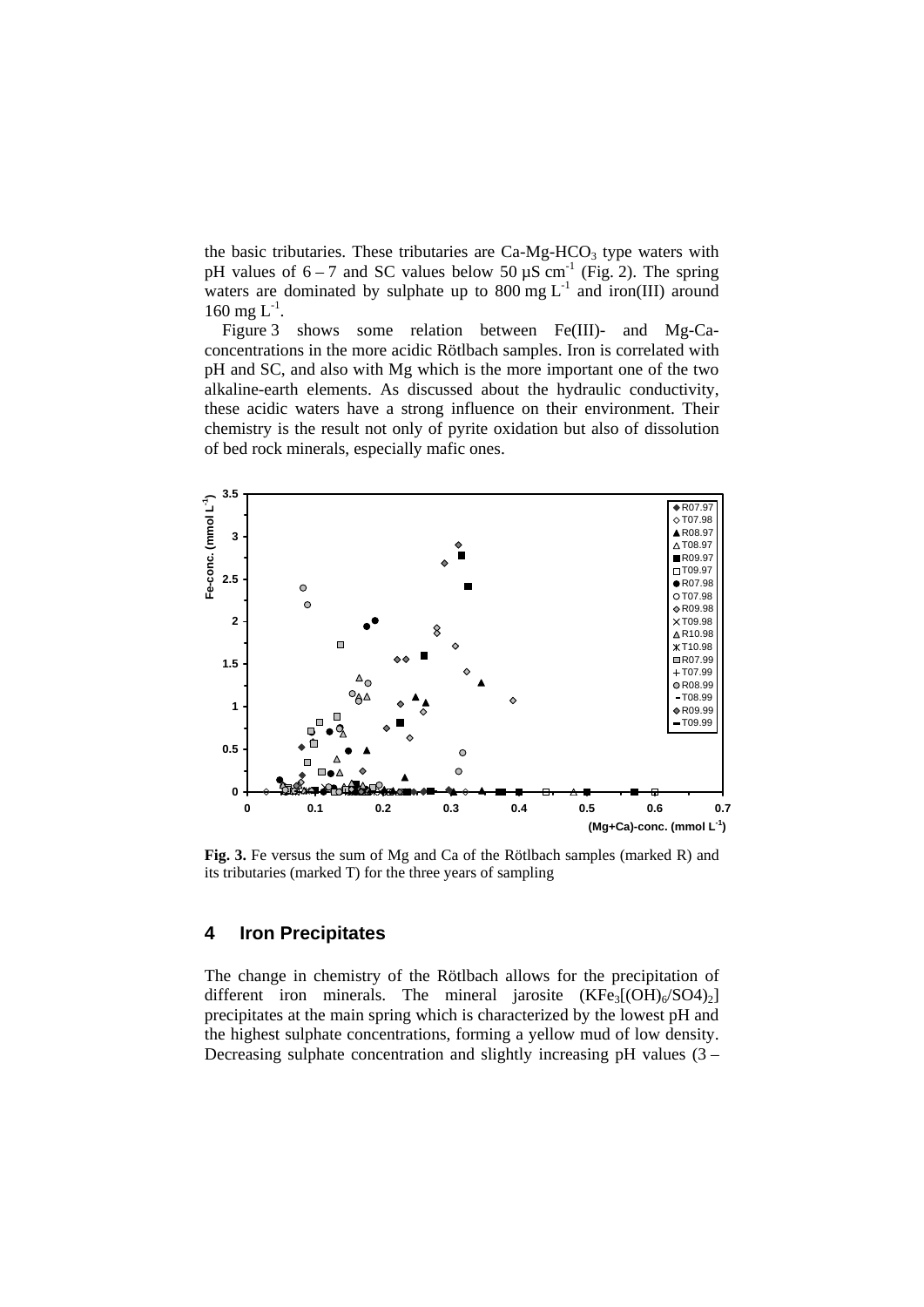4.5) allow for the formation of schwertmannite, which is the most widely distributed Fe mineral. Along the course schwertmannite is then mixed with goethite; both can, and do form incrustations on the bed rock surface.

#### **4.1 Hydrochemical Environment of the Precipitates**

The pH value and sulphate concentration are the most important parameters to control the formation of iron precipitates. The occurrence of jarosite is restricted to the main spring which is at a pH of  $\lt 2.5$  and sulphate of  $300 \text{ mg } L^{-1}$  during the high flow season, increasing up to 1000 mg  $L^{-1}$  at the end of the summer period.

Schwertmannite is observed as a precipitate at pH values of 3, to a maximum of 4.3 at one location. The confluence of the Rötlbach with its main tributary (R20, Fig. 1) is marked by a pH of  $2.8 - 3.8$ . Massive precipitation of minerals leads to a 1 cm thick mud of schwertmannite on the rocks at the end of each of the three observed summer periods. Sulphate concentrations are around  $100 - 350$  mg L<sup>-1</sup> immediately downstream of the springs, and decrease in the zones of highest schwertmannite formation to  $30 - 50$  mg L<sup>-1</sup>. Downstream of point R20 the values are small, i.e.  $20 - 30$  mg L<sup>-1</sup>. Thus schwertmannite formation is the major process decreasing the sulphate concentration in the stream.

The decrease in sulphate to below  $100 \text{ mg } L^{-1}$  is accompanied by an increase in goethite formation, forming mixtures with the schwertmannite. It is unclear if the distribution of goethite and schwertmannite reflects temporal fluctuations of pH and sulphate during the year and/or spatial variability of the chemical environment caused by meandering of the stream. It could also indicate the transformation of schwertmannite into goethite with time, as it was observed in laboratory studies (Bigham et al. 1996). With respect to the second process it should be mentioned that Asand Cr-containing schwertmannites did not transform in a laboratory study (Regenspurg et al. 2004).

The low sulphate concentrations downstream of point R20 allow for the formation of sulphate-free iron oxides, as well as schwertmannite. The crystallinity of the minerals is very low. The 2-line ferrihydrite  $(Fe<sub>5</sub>HO<sub>8</sub><sup>*</sup>4H<sub>2</sub>O)$  is detected at one location (R12). There alkaline waters seep out of the planes of schistosity of the bed rocks and mix with acidic water under varying hydrological conditions. This allows for rapid iron precipitation.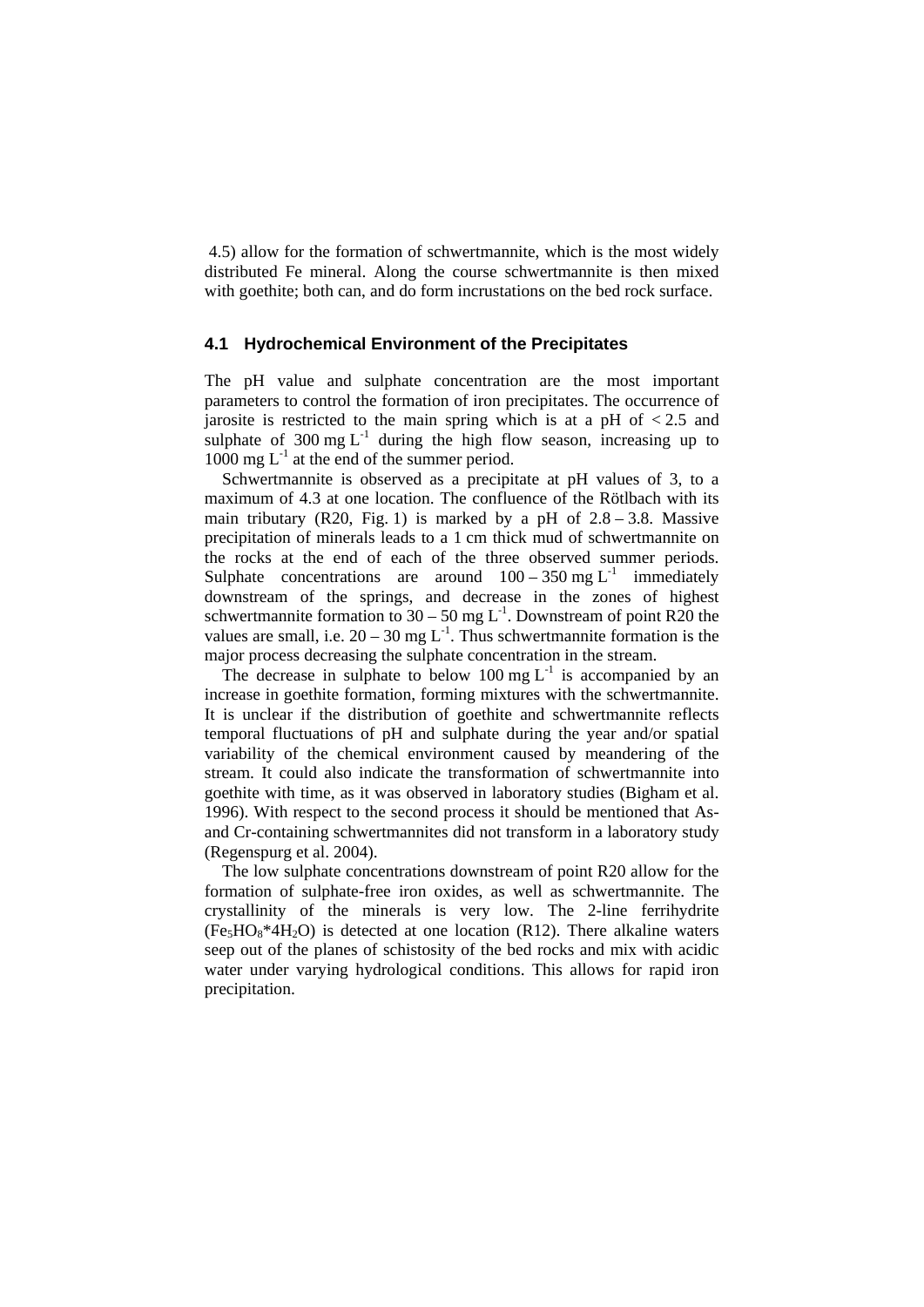## **4.2 Metal Enrichment**

The formation of iron minerals does not only reduce the concentration of sulphate in the acidic waters of the Rötlbach, it has an even more pronounced influence on the concentrations of other metals (As, Co, Ni, Pb for instance). The main spring contains  $> 100 \mu g L^{-1}$  As, several tens  $\mu$ g L<sup>-1</sup> Ni and Pb and 300 – 1000  $\mu$ g L<sup>-1</sup> Cu. Immediately downstream of the spring the concentrations of the metals decrease to a few  $\mu$ g L<sup>-1</sup> and even below detection limits. Copper is the exception as it stays around  $100 - 300 \mu g L^{-1}$  until the water reaches R20.

The metals become highly enriched with concentrations far in excess of those present in the parent mineral, i.e. the pyrite. Measurements of trace element concentrations in single pyrite grains give low concentrations of trace metals like arsenic (42  $\mu$ g g<sup>-1</sup>), lead (25  $\mu$ g g<sup>-1</sup>) and nickel (55  $\mu$ g g<sup>-1</sup>). Table 1 shows types of mineral precipitates, and their metal content. Most prominent are the enrichment of arsenic on the oxides, and of lead with regard to jarosites. Enrichment factors are calculated from the source concentrations of the elements in the pyrite and in the precipitates as shown in Table 1.

|                 | mineral            | arsenic                     |                             | nickel                |                  | lead                        |                             |
|-----------------|--------------------|-----------------------------|-----------------------------|-----------------------|------------------|-----------------------------|-----------------------------|
|                 |                    | [ $\mu$ g g <sup>-1</sup> ] | $\left[\mu g L^{-1}\right]$ | [ $\mu$ g g $^{-1}$ ] | $[\mu g L^{-1}]$ | [ $\mu$ g g <sup>-1</sup> ] | [ $\mu$ g L <sup>-1</sup> ] |
|                 | pyrite             | 42                          |                             | 55                    |                  | 25                          |                             |
| R <sub>2</sub>  | Gt, Jt(Sh)         | 1239                        | 59.5                        | 184                   | 12.7             | 170                         | 23.8                        |
| R <sub>4</sub>  | Jt                 | 5906                        | 114                         | 60                    | 13.7             | 3500                        | 42.2                        |
| R8              | Sh                 | 874                         | 11.9                        | n.a.                  | 10.5             | n.a.                        | 22.6                        |
| R12a            | $Sh$ , $Fh$ $(Gt)$ | 2769                        | < 0.5                       | 14                    | < 1.5            | 50                          | < 1.2                       |
| R12b            | Sh(Gt)             | 1078                        |                             | n.a.                  |                  | n.a.                        |                             |
| R <sub>14</sub> | Sh, Gt             | 858                         | 5.93                        | 230                   | 1.50             | 33                          | 7.00                        |
| R <sub>20</sub> | Sh, Gt             | 304                         | 1.92                        | 46                    | 1.91             | 100                         | 4.35                        |
| R <sub>27</sub> | Sh, Gt             | 137                         | < 0.5                       | n.a.                  | < 1.5            | n.a.                        | 1.65                        |
| R31             | Sh, Gt             | 446                         | ${}_{< 0.5}$                | n.a.                  | n.a.             | n.a.                        | < 1.2                       |

**Table 1.** Types of iron precipitates (Gt: goethite, Fh: ferrihydrite, Jt: jarosite, Sh: schwertmannite), and concentrations of As, Ni, and Pb in the minerals and in the waters (geometric mean)

As arsenic is very strongly enriched onto the iron oxides, we measured the extended x-ray absorption fine structures (EXAFS) at beam A1 of the Hamburg Synchrotron Radiation Laboratory (HASYLAB, Germany) to learn about the exact mechanism of enrichment. Laboratory studies of the adsorption of arsenic onto iron oxides have indicated a dominancy of a bidentate innerspheric complex formed between the arsenate tetrahedron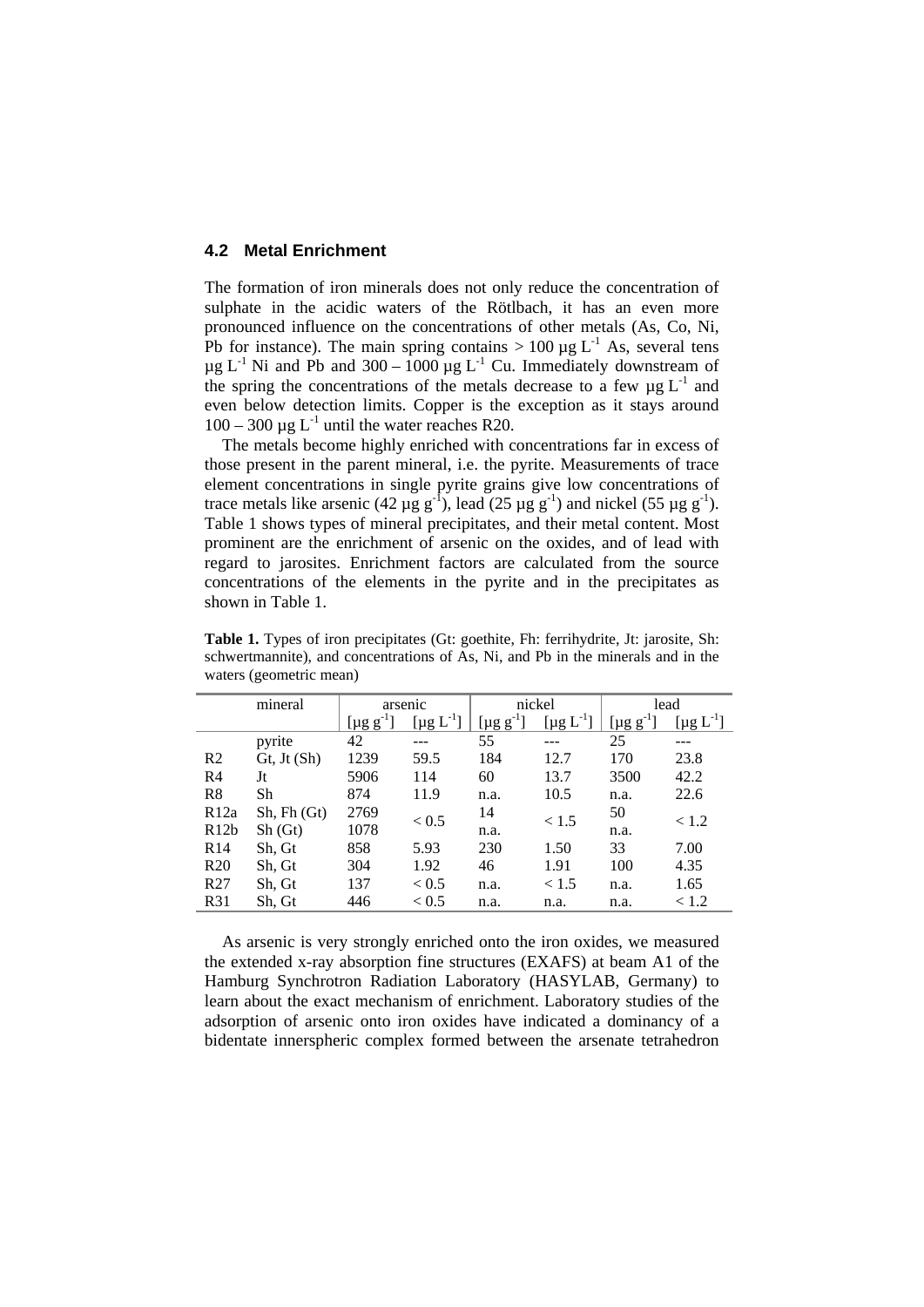and the oxide surface (e.g. Waychunas et al. 1993). In contrast to these studies, the adsorption process at the Rötlbach and at similar natural environments occurs at very low As concentrations in the water and over much longer time.

The radial distribution functions of natural specimens have, besides the first shell of the As-O tetrahedron, substantial peaks which can be attributed to As-Fe complex formation. In most samples the As(V)-Fe distance is 3.24 $\pm$ 0.03 Å with a coordination number of 1.9 $\pm$ 0.3 indicating a bidentate-binuclear complex between arsenic and iron. A bidentatemononuclear chelate complex is also detected in two samples, as was shown for synthetic As-ferrihydrite by Manceau (1995). No scorodite related structures were measured.

## **5 Conclusions**

The Rötlbach site allows for investigation into how naturally occurring acidic waters, due to pyrite dissolution, are attenuated in geological time spans. This is complimentarily to study mining sites with higher input functions in lesser time.

Sulphate and pH are found to control the formation of different iron minerals, the former parameters being controlled by the oxidation rates and the hydrological conditions of the discharge. The precipitation of these minerals lowers the sulphate concentration, thus allowing for the formation of Fe-(oxy)hydroxide minerals further downstream. These proton generating reactions depress the pH of the watercourse, despite the inflow of alkaline tributaries.

The data from this natural system indicates jarosite as the first secondary mineral phase to be formed, at a pH of  $< 2.5$ . This formation is typical (Jambor 2003), although the sulphate concentration measured is much lower than that measured in mine wastes (Bigham 1994). Schwertmannite also forms at lower sulphate concentrations than measured in mine wastes. It is the most widely distributed precipitate until the sulphate concentration becomes to low (downstream of point R20).

Iron minerals are strong scavengers of metals, especially the metalloid arsenic, caused by a specific adsorption process as demonstrated by EXAFS data. There is no data indicating the precipitation of ferric arsenate scorodite. Even at an As concentration as low as  $0.5 \mu g L^{-1}$ , the iron minerals contain up to  $450 \mu g g^{-1}$  As. The adsorbed As concentration can reach levels as high as  $6,000 \mu g g^{-1}$ ; that is around 150 more concentrated than the original pyrite source.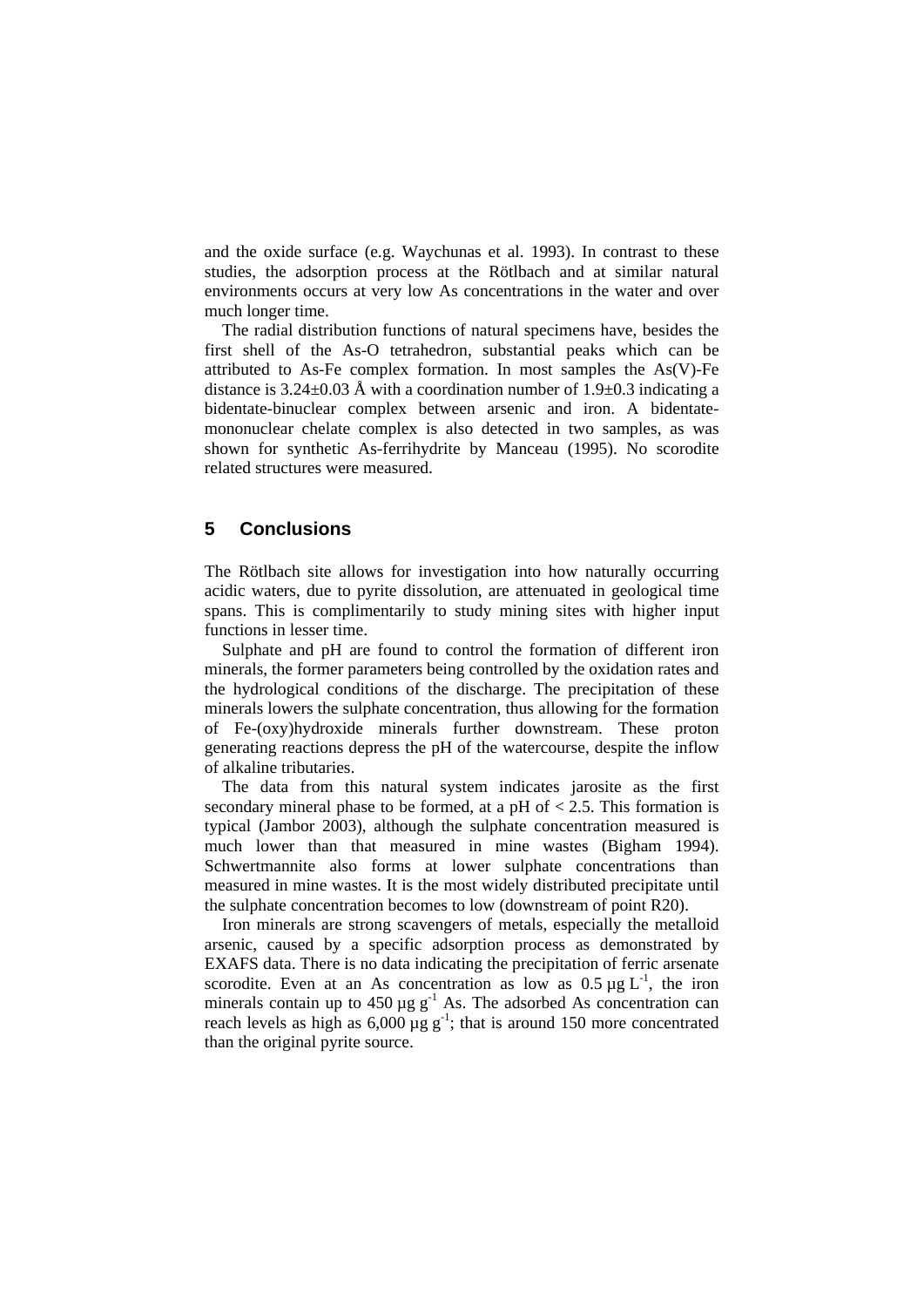Naturally occurring acid rock drainage will be attenuated by the formation of secondary iron precipitates which decrease the concentrations of sulphates and metals. The same sequence of iron minerals is formed at sites of human activity, such as mining works, although the values of controlling parameters like sulphate are much lower at the Rötlbach site. This maybe counterbalanced by the increase in time taken to form a certain hydrogeochemical environment. The high metal loads at the scavenging minerals should be of concern whenever and wherever iron and manganese precipitates occur during the life cycle of a mining project, even when water quality is excellent.

The positive effect of secondary iron oxides to reduce metal loads from mine works produces at the same time a highly enriched solid waste. This waste is of no concern as long as the chemical environment favours the formation of the iron oxides. But, the stability of that sink should always be reviewed critically.

## **Acknowledgement**

The data and the ideas to this paper have developed over a number of years and the author is especially grateful to the Diploma students Anne Barth, Robert Pietsch, Simona Regenspurg, and Florian Surwald who did a great job on field work even in bad weathers. HASYLAB offers the facilities for EXAFS measurements under project II-99-074. I'm grateful to an anonymous reviewer for very helpful comments. Presentation of this paper at the conference Mine Water 2004 was facilitated by a travel grant by Deutsche Forschungsgemeinschaft (DFG, RU 687/6-1).

## **References**

- Behrmann J Frisch W (1990) Sinistral ductile shearing associated with metamorphic decompression in the Tauern Window, Eastern Alps. Jb Geol B-A 133:135-146
- Bigham JM (1994) Mineralogy of ochre deposits formed by sulfide oxidation. In: Blowes DW, Jambor JL (eds) The environmental geochemistry of sulfide mine-wastes. Short Course Handbook vol 22, Mineral Assoc Canada, Vancouver, pp 103-132
- Bigham JM, Schwertmann U, Traina SJ, Winland RL, Wolf M (1996) Schwertmannite and the chemical modeling of iron in acid sulfate waters*.*  Geochim Cosmochim Acta 60:2111-2121